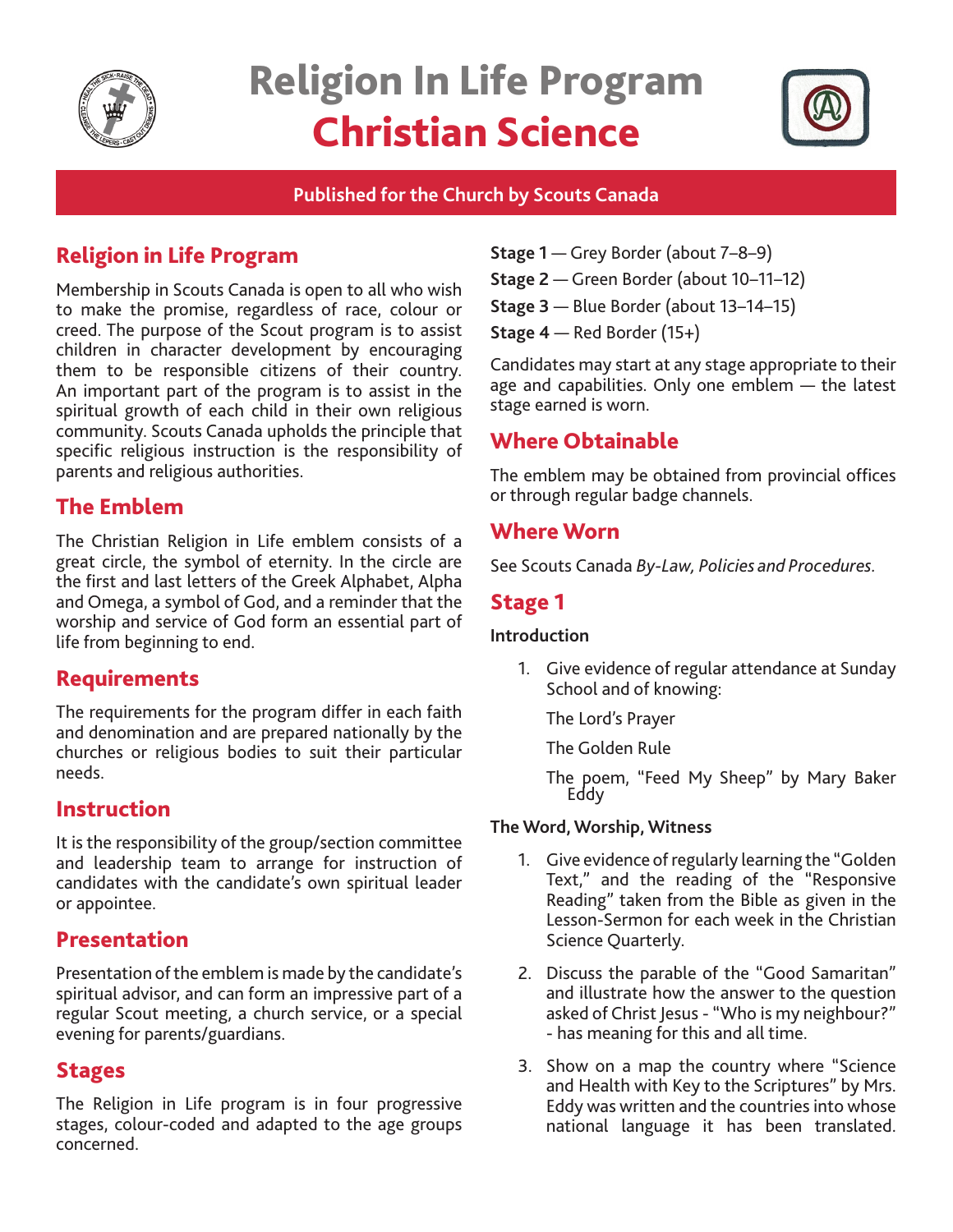- 4. Tell how you have used a lesson learned in Sunday School to work out a problem at school, or in getting along with others.
- 5. Select from the list of acceptable personal service projects for the church as outlined at the end of this leaflet two projects to be fulfilled within a period of two months.

# Stage 2

#### **The Church**

1. Give evidence of regular attendance at Sunday School and fulfillment of assigned homework.

#### **The Word, Worship, Witness**

1. Give evidence of being able to recite:

The Books of the Bible

The Ten Commandments The Beatitudes

The Lord's Prayer with its spiritual interpretation as given in Science and Health.

- 2. Give evidence of regular reading of at least one section each day of the Lesson-Sermon from the Bible and Science and Health using the citations found in the Christian Science Quarterly.
- 3. Attend a Wednesday evening meeting in a branch church.
- 4. Make a map spotting location of news sources of stories, articles and editorials written by staff members of The Christian Science Monitor in one day's issue.
- 5. Make a map spotting locations abroad of branches of The Mother Church in chief world centres.
- 6. Select from the list of acceptable personal service projects for the church as outlined at the end of these requirements two projects to be fulfilled within a period of two months.
- 7. Give evidence of personal good neighbourliness toward those of all races who are not Christian Scientists as well as toward those who are.

# Stage 3

#### **Vocation**

- 1. Give evidence of understanding the opportunities and responsibilities of membership in a branch church and in The Mother Church.
- 2. Be able to give an account of the history and activity of your local church.
- 3. Bring a new member or visitor to Sunday School.

#### **The Word, Worship, Witness**

- 1. Own and use copies of the Bible and Science and Health.
- 2. Be familiar with the life of Christ Jesus as related in the four Gospels.
- 3. Become familiar with the Christian Science daily, weekly, monthly and quarterly periodicals through reading appropriate articles and be able to discuss the role of the periodicals as missionaries of Christian Science.
- 4. Know and give evidence of understanding the "Daily Prayer" given in the Manual of The Mother Church, The First Church of Christ, Scientist in Boston, Massachusetts by Mrs. Eddy.
- 5. Read at least a portion of the Lesson-Sermon each day.
- 6. With the assistance of concordances to the Bible and the works of Mrs. Eddy, be able to discuss the fundamental spiritual basis of the brotherhood of man as understood in Christian Science.
- 7. Select from the list of acceptable personal service projects for the church as outlined at the end of these requirements, two additional projects to be fulfilled within a period of two months.
- 8. Give evidence of intelligent interest in public affairs, government and politics from the standpoint of practical Christian citizenship.